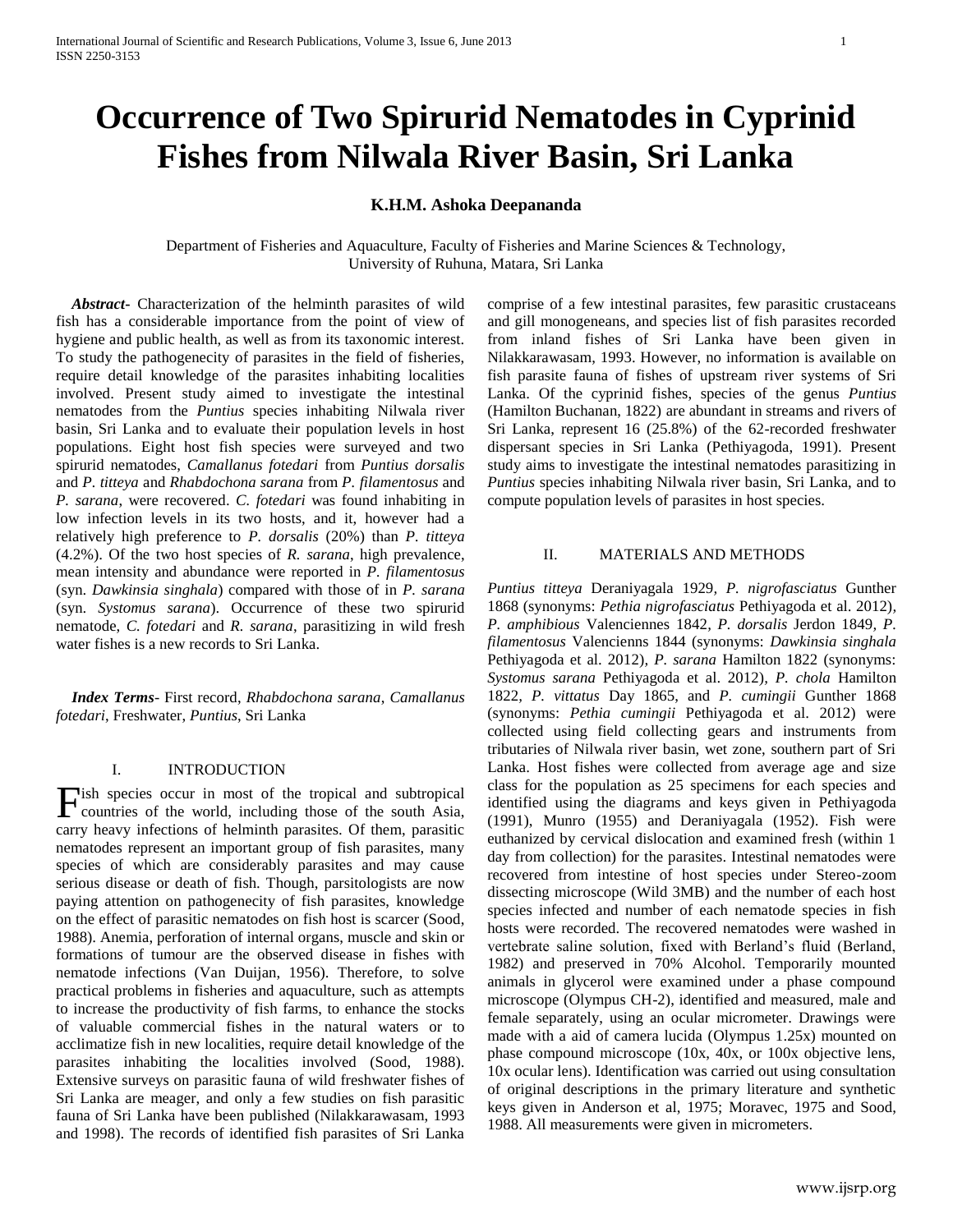Prevalence, Mean abundance and Mean intensity were computed as the common measurements of parasite population levels in host species. Prevalence refers to the percentage of individuals of the host infected by a particular species of parasite, while Mean abundance refers to the number of parasites of a given species per host examined, infected and uninfected. Mean intensity is the mean number of parasites of a given species per infected host (Bush et al, 1997).

## III. RESULTS

Two species of Spirurid nematode (*Camallanus fotedari* and *Rhabdochona sarana*) were recovered from the survey (Figure 1), and population levels of the parasites computed in host fishes are depicted in Figure 2 and 3.

# *Camallanus fotedari* Raina and Dhar, 1972 Synonyms: *Camallanus cotti* Fujita, 1927 Host: *P. dorsalis* and *P. titteya*

**Description:** Mouth terminal, slit like; buccal capsule consisting of two lateral chitinous valves, internally with 22-24 longitudinal rib like thickenings. From the point of junction of the valves, dorsally and ventrally, a trident-shaped chitinous process directed backward. A chitinous ring present at the junction of the valves and esophagus. Esophagus consisting of a short anterior muscular portion and a long posterior glandular portion enlarged posteriorily.

#### Male: (based on one specimen).

Length of body 2476, maximum width 116. Buccal capsule 77 x 81. Muscular esophagus 251, glandular esophagus 325. Nerve ring 137 from anterior end, caudal papillae 7+2+6=15 pairs. Post-anals disposed characteristically, as three pairs immediately post-cloacal in a group, two pairs slightly posterior to former and last sixth pair near tip of tail. Spicules unequal with pointed tips. Small spicule 109, large spicule 156 in length.

## Female: (based on three specimens).

Length of body 4715 (2144-6929), maximum width 195 (114- 263). Buccal capsule 116 x 119 (88-135 x 88-149). Nerve ring 195 (142-226) from anterior end. Muscular esophagus 372 (247- 453), glandular esophagus 459 (263-585) in length. Vulva just post-equatorial, at 2284 (1042-3452) from posterior end. Tail with rounded tips, 860 (279-1340) in length. Egg size 25 x 19 (24-26 x 17-20).

## *Rhabdochona sarana* Karve & Neik, 1951 Host: *P. filamentosus* (syn. *Dawkinsia singhala*) and *P. sarana* (syn. *Systomus sarana*)

**Description:** Anterior end of body narrow, rounded with indistinct cephalic papillae. Buccal capsule funnel shaped, supported by short longitudinal ridges projecting anteriorly as sharp teeth. Vestibule long and narrow. Esophagus distinctly divided into short muscular portion and long glandular portion. Body cuticle with transverse striations throughout its length.

## **Male**: (based on 10 specimens).

Shorter than female. Length of body 6325 (5095-7340), maximum width 111 (85-123). Length of prostom 16 (15-18), width 13 (11-15); vestibule including prostom 109 (98-128). Muscular esophagus 185 (140-220); glandular esophagus 2339 (1976-2690) in length. Nerve ring at distance of 121 (108-133); excretory pore 194 (178-213); deirids 53 (48-55) from anterior end. Preanal papillae: 6 pairs subventral and 2 pairs lateral; latter pairs located between  $2^{\text{nd}}$  and  $3^{\text{rd}}$  and then between  $3^{\text{rd}}$  and  $4^{\text{th}}$ (counted from cloaca). Six pairs of post-anal papillae present, first pair lateral, remaining subventral. All papillae rather elongated; cuticle around them inflated, forming large domeshaped formations, which may be partly fused together in neighboring papillae (usually in post anal pairs). Larger spicule very slender, 203 (183-223) long. Small spicule 69 (60-78) long, relatively narrow, tapering to distal end. Tail 137 (118-160) long, with rounded tip (without any crown).

#### **Female**: (based on 10 specimens)

Body of female 14305 (8905-17524) long and 202 (145-263) wide. Length of prostom 23 (20-28), maximum width 17 (13-20). Vestibule including prostom 139 (110-163) long. Length of muscular esophagus 234 (210-298); of glandular esophagus 3699 (2952-4833). Distance of nerve ring from anterior extremity 151 (130-168), excretory pore 225 (205-245), deirids 60 (55-70). Tail relatively wide, 206 (158-273) long, with a rounded end having stumpy projections. Length of crown 9 (5-15), width 17 (15-20). Vulva post equatorial with slightly elevated lips, 6748 (3786- 8238) from posterior extremity. Eggs smooth, oval, size 30 x 21 (20-38 x 18-35), without filaments.

Comparative measurement of *C. fotedari* and *R. sarana* recorded previously with present materials are given in Table 1 & 2.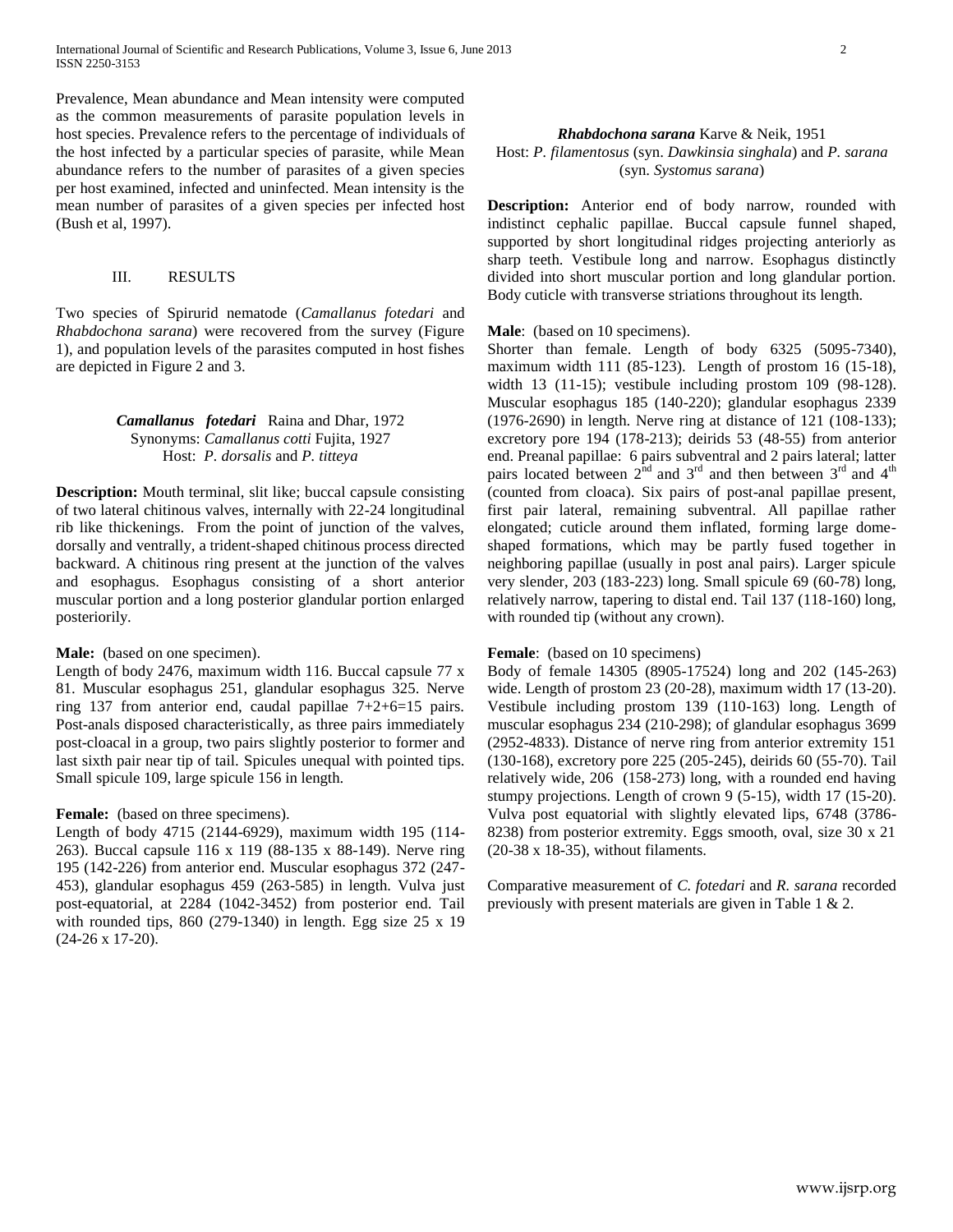International Journal of Scientific and Research Publications, Volume 3, Issue 6, June 2013 3 ISSN 2250-3153



Figure 1: *Camallanus fotedari*: A- head region of male, B- tail region of male, C- tail region of female; *Rhabdochona sarana*: D- head region of male, E- tail region of male, F- tail region of female. (Values with scale bars are in micrometers)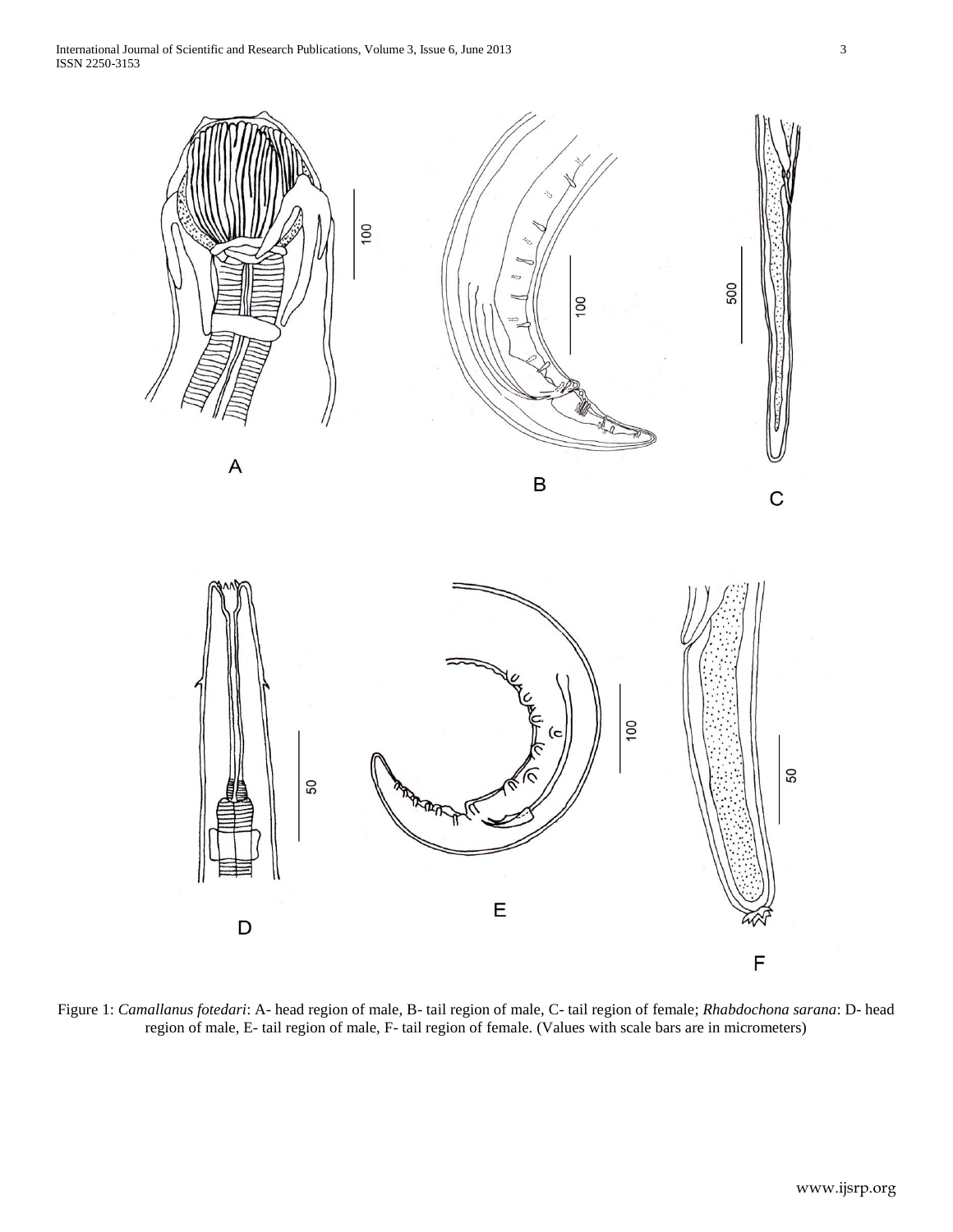International Journal of Scientific and Research Publications, Volume 3, Issue 6, June 2013 4 ISSN 2250-3153



Figure 2: Ecological data of *C. fotedari* in its host populations



Figure 3: Ecological data of *R. sarana* in its host populations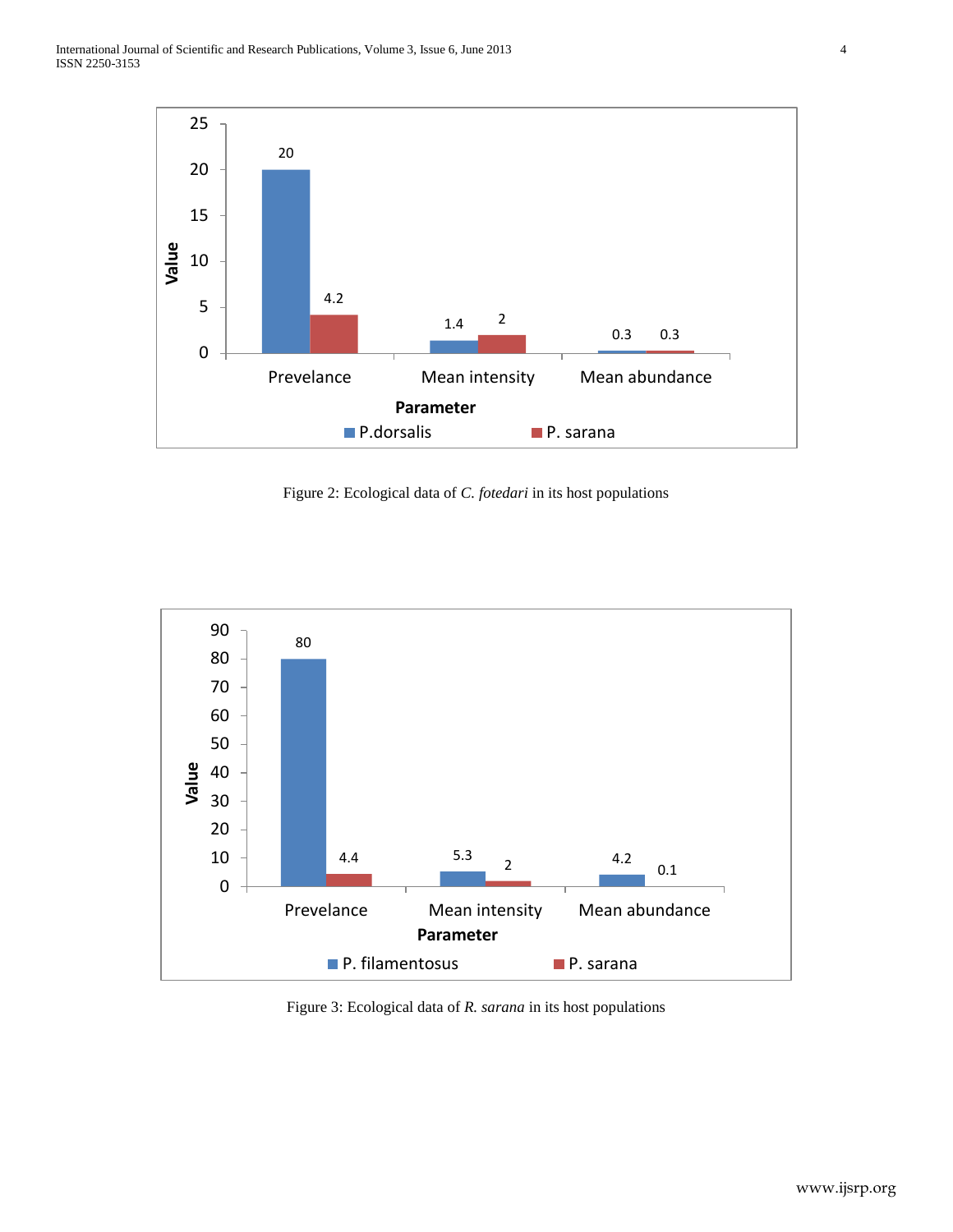|                       | Raina and Dhar, 1972 |               | <b>Present material</b> |                    |
|-----------------------|----------------------|---------------|-------------------------|--------------------|
|                       | <b>Male</b>          | Female        | Male                    | Female             |
| Body length           | $2030 - 4950$        | 1980 - 11920  | 2476                    | 4715 (2143 - 6928) |
| Body width            | $90 - 280$           | $120 - 520$   | 116                     | 194 (114 - 262)    |
| Buccal capsule length | $60 - 160$           | $70 - 130$    | 77                      | $116(88 - 130)$    |
| Buccal capsule width  | $90 - 100$           | $50 - 160$    | 81                      | $119(88 - 148)$    |
| Muscular esophagus    | $280 - 450$          | $160 - 660$   | 251                     | $372(246 - 452)$   |
| Glandular esophagus   | $290 - 490$          | $280 - 870$   | 325                     | 459 (282 - 584)    |
| Tail length           |                      | $280 - 1450$  |                         | 860 (299 - 1339)   |
| Vulva from anterior   |                      | $2170 - 6820$ | -                       | 2431 (1101 - 3476) |
| Small spicule         | $100 - 110$          | -             | 109                     |                    |
| Large spicule         | $130 - 160$          | -             | 156                     | $\qquad \qquad$    |
| Caudal papillae       | $(6-8) + 2 + 6 =$    |               | $7 + 2 + 6 = 15$        |                    |
|                       | $14-16$ pairs        |               | pairs                   |                    |

Table 1: Comparative measurements of *C. fotedari* (male and female) with present material

Table 2: Comparative measurements of *R. Chodukini* (female and male) and *R. Sarana* (female only) with present material

|                          | R. chodukini Osmanov, 1957 |               | R. sarana Karve<br>and Naik, 1951 | <b>Present material</b> |             |
|--------------------------|----------------------------|---------------|-----------------------------------|-------------------------|-------------|
|                          | Female                     | <b>Male</b>   | <b>Female</b>                     | Female                  | <b>Male</b> |
| Body length              | 11720 - 13910              | 7500 - 8430   | 8551 - 12270                      | 14305                   | 6325        |
| Body width               | $190 - 218$                | 122 - 136     | $140 - 200$                       | 202                     | 111         |
| Prostom length           | $21 - 27$                  | 18            | $22 - 25$                         | 23                      | 16          |
| Prostom width            | 18                         | 15            | $17 - 20$                         | 17                      | 13          |
| Vestibule including      | $126 - 156$                | $135 - 147$   | $115 - 125$                       | 139                     | 109         |
| prostom                  |                            |               |                                   |                         |             |
| Muscular esophagus       | $342 - 384$                | $258 - 288$   | $260 - 290$                       | 234                     | 185         |
| Glandular esophagus      | $3670 - 4830$              | $3020 - 3170$ | $2440 - 3140$                     | 3699                    | 2339        |
| Nerve ring from anterior | $195 - 222$                | $204 - 210$   | $130 - 150$                       | 151                     | 121         |
| Excretory pore from      | $273 - 306$                | $291 - 300$   | $170 - 300$                       | 225                     | 194         |
| anterior                 |                            |               |                                   |                         |             |
| Deirids from anterior    | $84 - 120$                 | 102           |                                   | 60                      | 53          |
| Tail length              | $246 - 303$                | $210 - 255$   | $110 - 150$                       | 206                     | 137         |
| Crown length             | $4 - 6$                    |               | 5                                 | 9                       |             |
| Large spicule            |                            | $411 - 420$   |                                   |                         | 203         |
| Small spicule            |                            | 120           |                                   |                         | 69          |

## IV. DISCUSSION

Of the nine *Puntius* species investigated, four fish species were parasitized with two nematode species, *Camallanus fotedari* and *Rhabdochona sarana*. *C. fotedari* was recovered from *P. dorsalis* and *P. titteya*, while *R. sarana* was recovered from *P. filamentosus* and *P. sarana*. Two species did not found coexisting in any infected fish host. Considering the importance of characterization of the parasites in wild freshwater fishes, present paper illustrates the morphological characters and describes the morphometric characters of the two nematodes recovered from *Puntius* species in Sri Lanka. Those will enable the parasitologists to identify the species and compare the conspecific species recovered from other studies.

The presence of main characters which Railliet and Henry (1915) used to define the genus *Camallanus* made it easy to place the nematode of family Camallanidae to the genus *Camallanus* Railliet and Henry, 1915. Using the key to the species of *Camallanus* reported from fishes in South Asia (Sood, 1988) these worms could be easily identified as *C. fotedari*, as they posses similar characters of *C. fotedari* described from *Nemacheilus kashmirensis* Hora. Measurements given to describe the *C. fotedari* Raina and Dhar, 1972, were nicely fit with those of present material, confirming the identification of the species (Table 1). All measurement of, both male and female, *C. fotedari* from *P. dorsalis* and *P. titteya* from Sri Lanka lie in between the measurements range of *C. fotedari* described from Srinagar, Kashmir. Moreover, present specimens are similar in all aspects to *C. fotedari* recorded from *Nemacheilus kashmirensis* Hora in Srinager, Kashmir.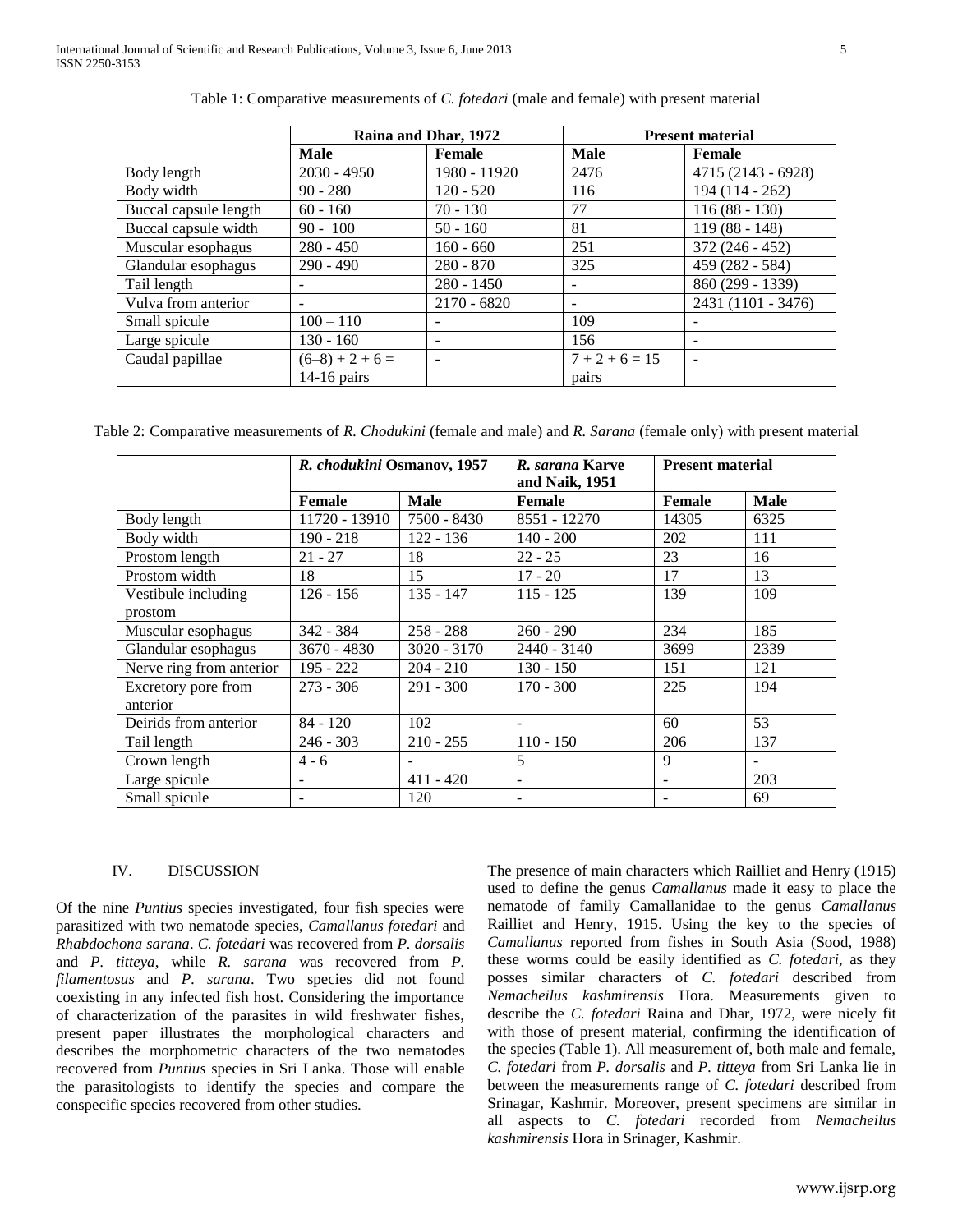Although six *Camallanus* species (including *Zeylanema* species, as suggested by Sood, 1988) have been recorded from Sri Lankan fresh water fishes (Kulasiri and Fernando, 1956, Fernando and Furtado, 1963), occurrence of *C. fotedari* in *P. dorsalis* and *P. titteya* species is a new record to Sri Lanka. Moreover, in Sri Lanka, only *Camallanus anabantis* has been previously recorded from a *Puntius* species; *P. filamentosus*. In India *Camallanus sweeti* has been recorded from *Puntius ticto*. As sited in Sood (1988), Campana-Rouget and others (1976) reported the *C. fotedari* in Guppies; *Lebistes reticulatus* and *Danio rero*, maintained in aquaria in France. It is evident that, *C. fortedari* seems a cosmopolitan species, which is probably spread throughout with the trade of guppies (*Poecilia* species). They may have entered to the Sri Lanka with guppy trade and now established even in the endemic species, *P. titteya*. As a widely distributed species even in non-cyprinid host, the guppies, inability of parasite to infect other *Puntius* species inhabiting in Nilwala river basin may relate to their food preference. *C. fotedari* also has low infection levels in both of its host, however, it has a little high preference to *P. dorsalis* (20%) than *P. titteya*  (4.2%). The low values in mean intensity and abundance in both species may be due to its high dispersion in different host species. Parasite may have a very common intermediate host (copepod) to have a wide distribution in the world.

Due to presence of main characters which Moravec (1975) used to separate the genus *Rhabdochona* Raillet 1916, from other genera, the nematode recovered from *P. filamentosus* and *P. sarana* was belongs to genus *Rhabdochona*. The genus *Rhabdochona* that seems to be bound to fresh water only is widely distributed and contains a large number of species. Members of this genus are parasite of a number of fish species (largely in Cypriniformes but also in others), which are often of economic importance (Moravec, 1975). According to key provided by Morvec (1975) to Eurasian species of *Rhabdochona*  these specimens should be either *R. chodukini* Osmanov, 1957 or *R. sarana* Karve & Naik, 1951. In this synthetic key, two species are differentiated only by the length of the female tail and by their locality. Our specimens are more closer to *R. chodukini* recorded from *Barbus brachycephalus & B. capito conocephalus,* and *R. sarana* recorded from *P. sarana*. However, Karve and Naik, 1951, have described only the female specimens of *R. sarana*. Males are not known. Therefore, measurements of our specimens were compared with the measurements of *R. chodukini* (both male and female) from *Barbus brachycephalus* and *Barbus capito conocephalus* from Tadzhikistan and those of the female *R. sarana* (Table 2).

Though, comparative measurement of female *R. chodukini* and *R. sarana* with present material did not give clear evidence to differentiate species as *R. chodukini* or *R. sarana*, males of present material gave the clear differentiate characters from *R. chodukini*. Of the anal papillae described for male *Rhabdochona chodukini*, the second pair of post anal papillae remains lateral and sub-ventral (counted from cloaca). In present specimen not the second pair, but first pair is lateral and remains sub-ventral. Of the pre-anal papillae of *R. chodukini*, 6 pairs remain subventral and 2 pairs remain lateral. These lateral pairs are located

between second and third and then at level of fifth sub-ventral pair. In present specimens also, 6 pairs are sub-ventral and 2 pairs remain lateral. But, lateral pairs are located between second and third and then between third and forth. Because of these characters of males, present specimens were different from *R. chodukini*. The dissimilarities with *R. chodukini*, especially on male, and the similarity of host with *R. sarana* made me to identify our specimens as *R. sarana*. Therefore, present paper describes the male's characters that can be easily used for identifying the *R. sarana* from *R. Chodukini*. *Rhabdochona sarana*, which is previously reported in *P. sarana* in India, was found in both *P. sarana* and *P. filamentosus* in present study, and high preference was reported not in *P. sarana* but in *P. filamentosus*. Probably it can also be present in other *Puntius* species as well. *R. sarana* in *P. filamentosus* has high prevalence infecting 80% of the population and about 5 individuals were present in infected host as shown in Figure 3. In *P. sarana*, its infection values are very low (prevalence 4.4%, mean intensity 2.0) compared to *P. filamentosus*. These common measurements of parasite population revealed that, of the *Puntius* species in Nilwala river basin of Sri Lanka, *P. filamentosus* were liable to infect *R. sarana* infecting 5 parasites per individuals of the fish population and may cause damage or deterious effect on their population. There was only one previous record of *Rhabdochona* species from Sri Lanka by Nilakarawasam (1993) in *Etroplus suratensis* Bloch. Hence, this is the first instance, *R. sarana* parasitizing in fishes of Sri Lanka.

In conclusion, occurrence of these two species, *Camallanus fotedari* and *Rhabdochona sarana* in *Puntius* species inhabiting Nilwala river basin is a new record to Sri Lanka. The restriction of present study to *Puntius* species in upstream tributaries of Nilwala river basin warrants the further investigations. It would be interesting to investigate whether the down streams have higher population numbers, whether there are other parasites on similar fish species in the other areas or any absence of the investigated species in them. Also, it would be interesting to investigate this two species coexist in single host and investigation of the parasite fauna of the non *Puntius* species in same areas would throw light on their host specificities.

## ACKNOWLEDGEMENT

Dr. N. Nilakarawasam for her invaluable support to complete the laboratory work, and Mr. C.H. Priyantha and Mr. C. Krishan for their assistance during field sampling was gratefully acknowledged.

#### REFERENCES

Anderson R C, Chabaud A G, Willmott S. CIH key to the Nematode Parasites of Vertebrates. Commonwealth Agricultural Bureaux, Farnham Royal, Bucks, England. 1975, pp. 1-27.

Berland B. Basic techniques involved in helminth preservation. In: Parasites-their world and ours. Abstract of the  $5<sup>th</sup>$  international congress of parasitology, 7-14 August 1982, Toroto, Ontario. 1982, pp 757.

Bush A O, Lafferty K D, Lotz J M and Shostak A W. Parasitology meets ecology on its own terms: Margolis et al revisited. Journal of Parasitology. 1997, 83, pp 575-583.